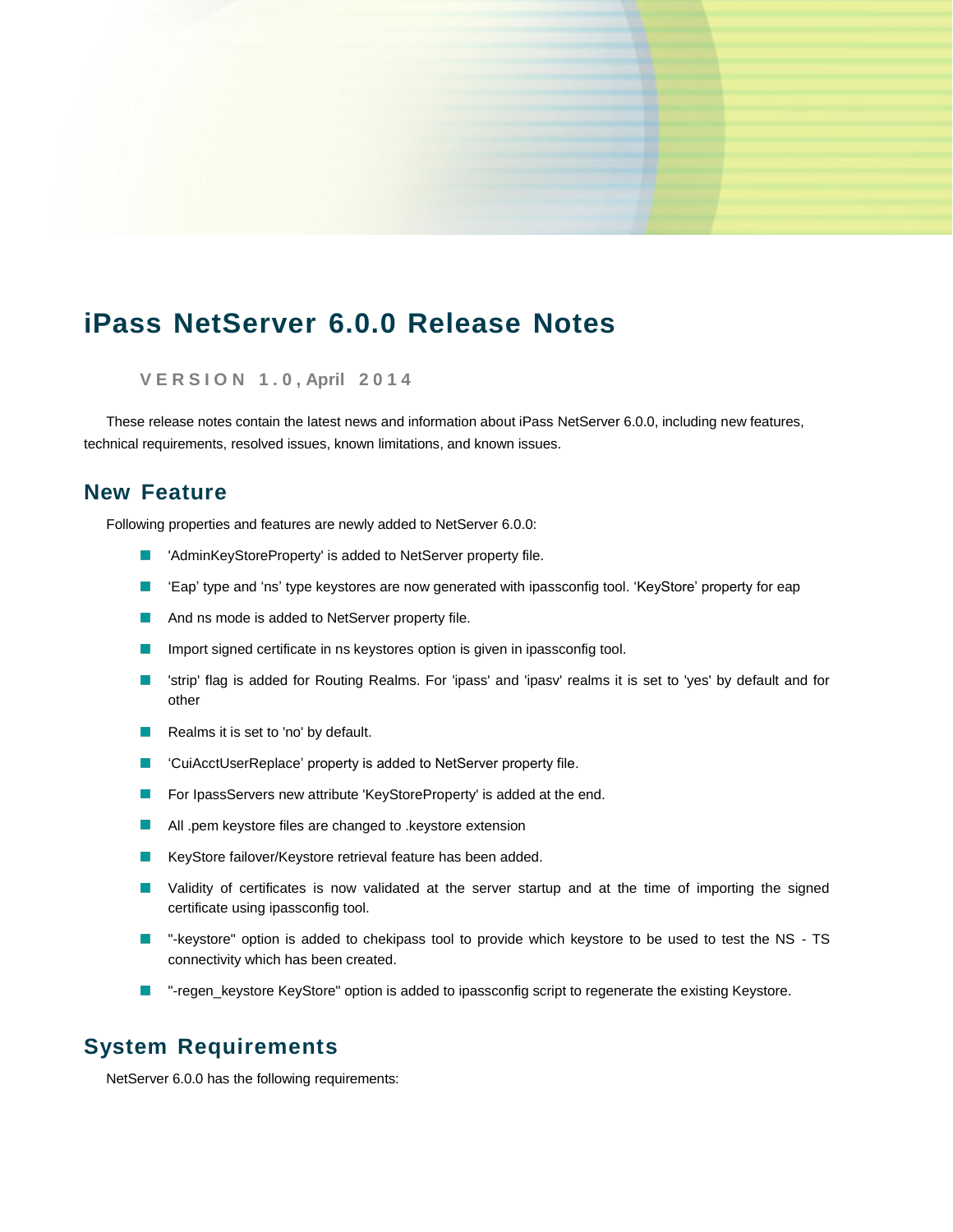### **Hos t Requirements**

A host running NetServer 6.0.0 must meet these requirements:

- **Pentium II processor (or equivalent RISC** processor)
- **512 MB RAM**
- 128 MB free RAM, 256 MB recommended
- 256 MB permanent disk space, 500 MB recommended

#### **Installation Requirements**

The NetServer installation process requires these system resources:

- 60 MB temporary disk space
- **NO** SMTP services for transmitting the certificate request
- This request can be sent using FTP if SMTP services are not available.

#### **Supported Platforms**

NetServer 6.0.0 is supported on following platforms:

- **Linux RHEL 5.5 32 Bit**
- Linux RHEL 5.5 64 Bit
- Centos 5.7 32 Bit
- Centos 5.7 64 Bit
- Ubuntu 12.04.2 LTS 32 Bit
- Ubuntu 12.04.2 LTS 64 Bit
- Solaris 10 Sparc 32-Bit
- Solaris 10 Sparc 64-Bit

#### **Interoperable RADIUS Ser vers**

The list of RADIUS servers with which NetServer is interoperable includes, but is not limited to:

- **FreeRADIUS** (recommended)
- RADIATOR (recommended)
- **Cistron RADIUS**
- DTC RADIUS, v2.02 and later
- **Interlink Networks Advanced Server (AAA)**
- **FUNK Steel-Belted RADIUS v3.0 and later**
- **Ascend Access Control (Extended RADIUS)**
- **Ascend RADIUS 960112, 970224**
- **Vircom RADIUS**
- **Navis RADIUS**
- Merit (Enterprise Editions only) $\mathcal{L}_{\mathcal{A}}$



**iPass NetServer 5.4. 0 Release Notes 2012 iPass Inc. Page 2**